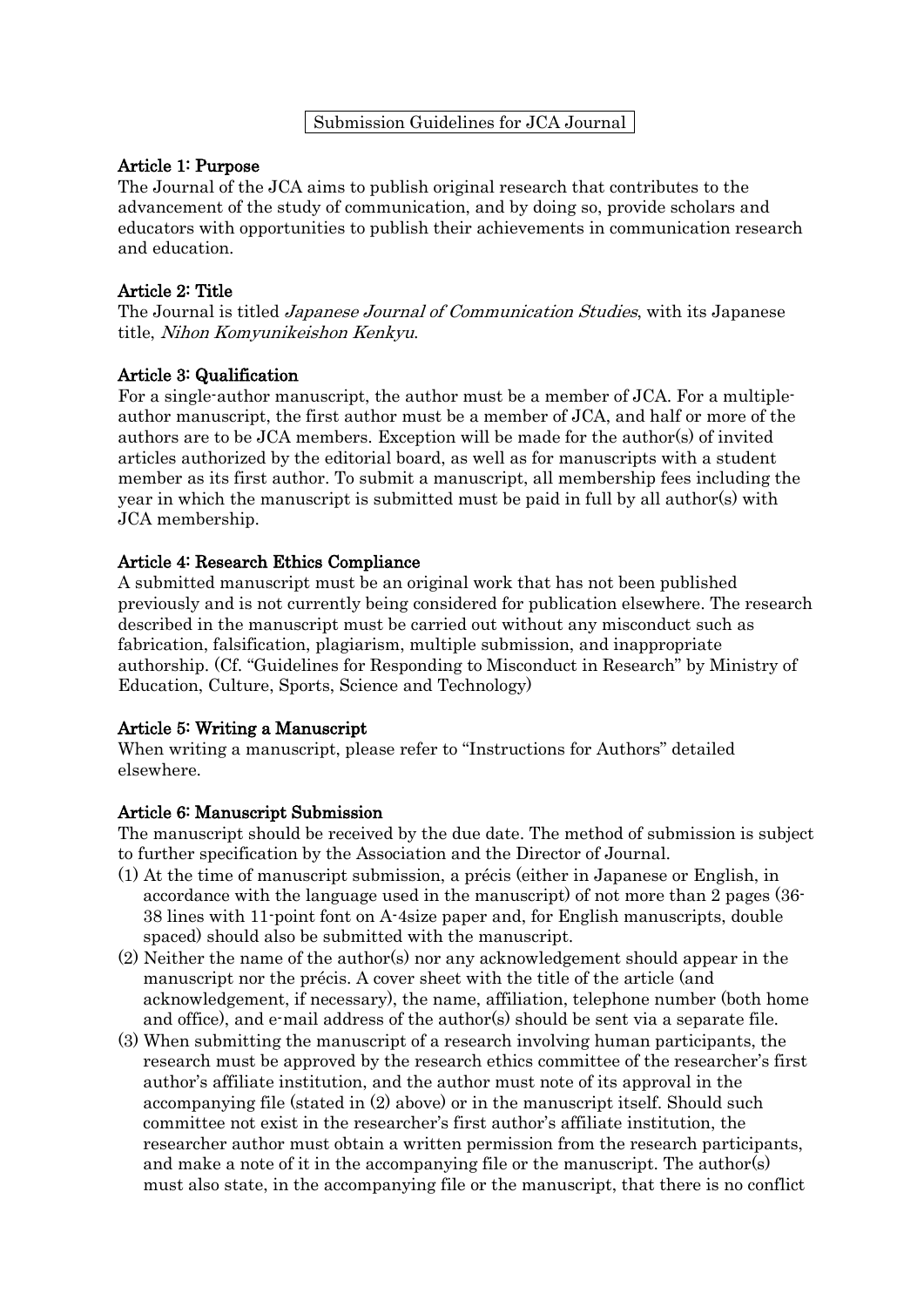of interest between the researcher author(s) and the participants, nor between the author(s) and the organization(s) which supported the research (if any), and that the research has been conducted with careful consideration for participants' human rights. When there is a conflict of interest, it must be clearly stated in the manuscript itself.

# Article 7: Publication Frequency

- (1) In principle, JCA publishes one volume annually.
- (2) A single volume of the journal could be issued in the form of two separate biannual publications, with November 30 as the date of publication for the first issue of the volume; May 31 for its second issue.

## Article 8: Submission Deadline

The submission deadline for the upcoming volume of the journal is to be announced elsewhere.

# Article 9: Review Process

Each submission will be reviewed by the Board of Manuscript Reviewers composed of JCA members appointed by the Director of Journals and approved by the Board of Directors. The editorial decision will eventually be made by the Editorial Committee consisting of members of the Board of Directors based on reviewers' evaluations, comments and suggestions. The Director of Journals will notify each submitter of the evaluation and final decision in due time. Once the decision is made final, neither the Board of Manuscript Reviewers nor the Director of Journals will be expected to communicate with individual submitters for details or further clarifications regarding the manuscript review. All manuscripts that have been reviewed and rejected for publication in the Journal can be submitted elsewhere once official notice is given. Manuscripts which fail to meet the "Instructions for Author" will not be accepted for review.

- (1) The term of appointment to the Board of Manuscript Reviewers and to the Editorial Committee is two years, with a possibility of re-appointment and doubleappointment.
- (2) Upon suggestion by members of the Board of Manuscript Reviewers or of the Editorial Committee, manuscripts can be reviewed by "guest reviewers," i.e., erudite individuals within and outside the JCA, appointed by the Director of Journals.
- (3) Members of the Board of Manuscript Reviewers are allowed to submit their work to the JCA journals during their term of appointment. For the issue in which they wish to submit a manuscript, they are exempted from exercising their role assigned to and by the Board of Manuscript Reviewers, i.e., reviewing and evaluating submissions.
- (4) As the Editor-in-Chief, the Director of Journals oversees the editorial process and procedure of the JCA journals in its entirety. Upon the Editorial Committee's recommendation, the Director of Journals can also entrust part of his or her editorial duty to one or more JCA members as "special editors."

# Article 10: Changes and Amendments

Changes and amendments to these regulations can be made when the Editor-in-Chief submits a formal application to the Board of Directors for such changes after the approval of the Editorial Board. Final decisions will rest with the approval of the JCA Board of Directors with over half of its members present in the decision.